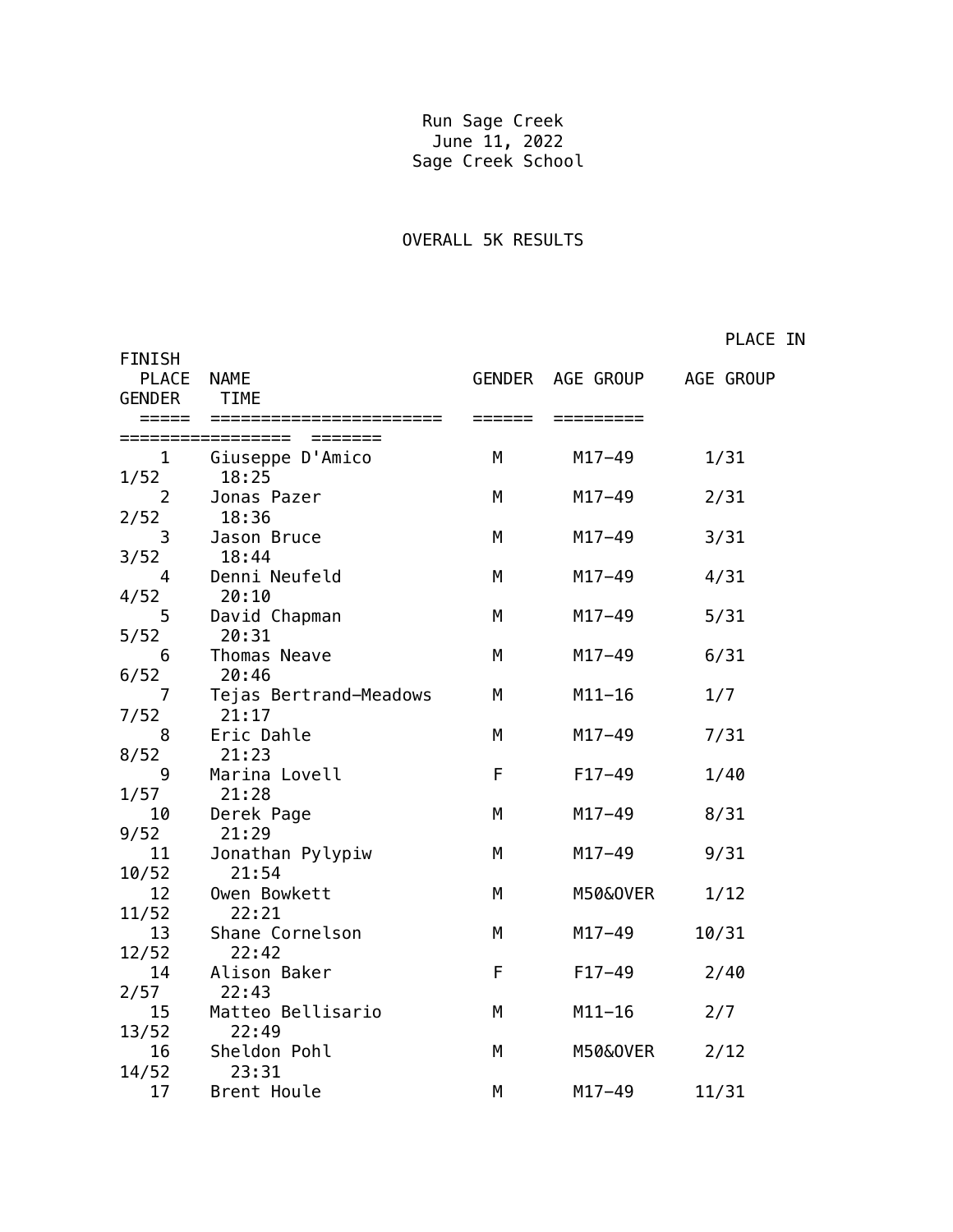| 15/52 | 23:38              |   |            |       |
|-------|--------------------|---|------------|-------|
| 18    | Robert Hrabluk     | M | $M17 - 49$ | 12/31 |
| 16/52 | 24:11              |   |            |       |
| 19    | Gina Tranquada     | F | $F17-49$   | 3/40  |
| 3/57  | 24:15              |   |            |       |
| 20    | Cassie Guarino     | F | $F17-49$   | 4/40  |
| 4/57  | 24:24              |   |            |       |
| 21    | Gordon Flett       | М | M50&0VER   | 3/12  |
| 17/52 | 24:37              |   |            |       |
| 22    | Laurence Bryant    | М | $M17 - 49$ | 13/31 |
| 18/52 | 24:56              |   |            |       |
| 23    | Dev Ryner          |   |            |       |
| 24:58 |                    |   |            |       |
| 24    | Cara Corvino       | F | $F17-49$   | 5/40  |
| 5/57  | 25:01              |   |            |       |
| 25    | Emily Sobering     | F | $F17-49$   | 6/40  |
| 6/57  | 25:20              |   |            |       |
| 26    | Phil Crupi         | M | $M17 - 49$ | 14/31 |
| 19/52 | 25:23              |   |            |       |
| 27    | Marianna Zacharias | F | $F17-49$   | 7/40  |
| 7/57  | 25:49              |   |            |       |
| 28    | Tomasz Pich        | M | $M17 - 49$ | 15/31 |
| 20/52 | 25:54              |   |            |       |
| 29    | Matthew Grammatico | М | $M17 - 49$ | 16/31 |
| 21/52 | 25:57              |   |            |       |
| 30    | Edward Willmott    | М | M50&0VER   | 4/12  |
| 22/52 | 25:58              |   |            |       |
| 31    | Jessica Drakul     | F | $F17-49$   | 8/40  |
| 8/57  | 25:59              |   |            |       |
| 32    | Janek Guse         | М | $M17 - 49$ | 17/31 |
| 23/52 | 26:05              |   |            |       |
| 33    | Carmen Crouch      | F | $F17-49$   | 9/40  |
| 9/57  | 26:13              |   |            |       |
| 34    | Andrew Friesen     | M | $M17 - 49$ | 18/31 |
| 24/52 | 26:20              |   |            |       |
| 35    | Claudia Gabriele   | F | $F17-49$   | 10/40 |
| 10/57 | 26:25              |   |            |       |
| 36    | Jim Campbell       | М | M50&0VER   | 5/12  |
| 25/52 | 26:34              |   |            |       |
| 37    | Sharon Cruise      | F | $F17-49$   | 11/40 |
| 11/57 | 26:44              |   |            |       |
| 38    | Cheryl Neufeld     | F | $F17-49$   | 12/40 |
| 12/57 | 27:04              |   |            |       |
| 39    | David Tenjo        | М | $M17 - 49$ | 19/31 |
| 26/52 | 27:12              |   |            |       |
| 40    | Tomasz Hartleb     | М | $M17 - 49$ | 20/31 |
| 27/52 | 27:14              |   |            |       |
| 41    | Caleb Raiwet       | М | $M11-16$   | 3/7   |
| 28/52 | 27:49              |   |            |       |
| 42    | Brennan Beer       | М | $M11 - 16$ | 4/7   |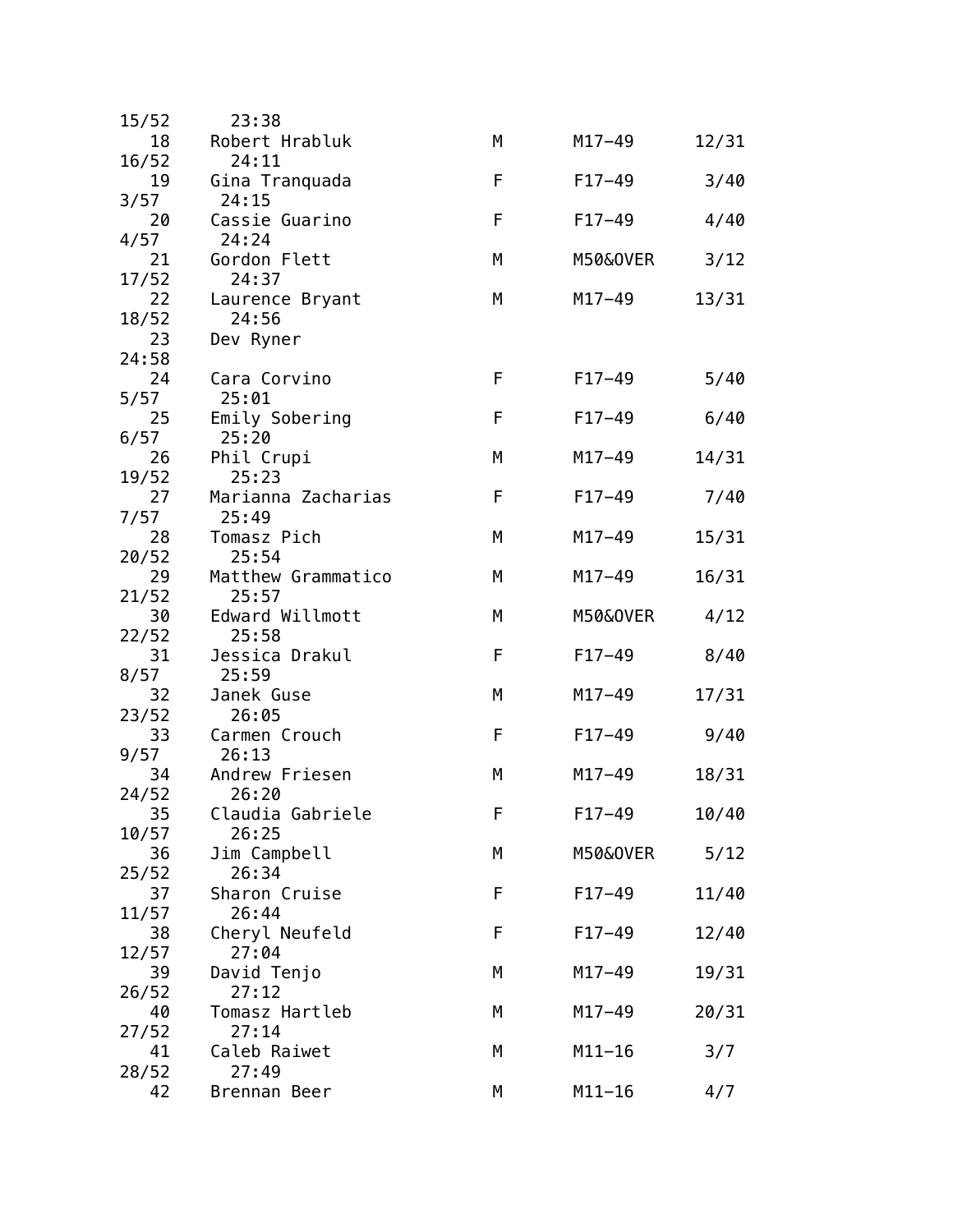| 29/52       | 27:52                   |   |                     |       |
|-------------|-------------------------|---|---------------------|-------|
| 43          | Bernard GrEgoire        | М | $M17 - 49$          | 21/31 |
| 30/52       | 27:56                   |   |                     |       |
| 44          | Kasia Slobozian         | F | $F17-49$            | 13/40 |
| 13/57       | 27:59                   |   |                     |       |
| 45          | Gary Beer               | М | $M17 - 49$          | 22/31 |
| 31/52       | 28:10                   |   |                     |       |
| 46          | Daena Kennedy           | F | $F17-49$            | 14/40 |
| 14/57       | 28:37                   |   |                     |       |
| 47<br>32/52 | Caden Rauch<br>29:21    | М | $M11 - 16$          | 5/7   |
| 48          | Chris Rauch             | М | $M17 - 49$          | 23/31 |
| 33/52       | 29:23                   |   |                     |       |
| 49          | Kassy Bouchard          | F | $F17-49$            | 15/40 |
| 15/57       | 29:49                   |   |                     |       |
| 50          | Matt Harris             | M | $M17 - 49$          | 24/31 |
| 34/52       | 29:53                   |   |                     |       |
| 51          | Corrine Kulyk           | F | $F17-49$            | 16/40 |
| 16/57       | 30:20                   |   |                     |       |
| 52          | Paul Bernardin          | М | M50&0VER            | 6/12  |
| 35/52       | 30:22                   |   |                     |       |
| 53          | Vince Maksymetz         | М | $M17 - 49$          | 25/31 |
| 36/52       | 30:34                   |   |                     |       |
| 54          | Sherry Nelson           | F | $F17-49$            | 17/40 |
| 17/57       | 30:44                   |   |                     |       |
| 55          | Macie Harper            | F | $F11 - 16$          | 1/9   |
| 18/57<br>56 | 30:49<br>Maisie Duffin  | F | $F17-49$            | 18/40 |
| 19/57       | 30:49                   |   |                     |       |
| 57          | McKayla Fair            | F | $F17-49$            | 19/40 |
| 20/57       | 30:50                   |   |                     |       |
| 58          | Jessica Saunders        | F | $F17-49$            | 20/40 |
| 21/57       | 31:00                   |   |                     |       |
| 59          | Mack Davidson           | М | $M01 - 10$          | 1/2   |
| 37/52       | 31:02                   |   |                     |       |
| 60          | Jacqueline Pearce       | F | F50&0VER            | 1/5   |
| 22/57       | 31:12                   |   |                     |       |
| 61          | Patty Boge              | F | $F17-49$            | 21/40 |
| 23/57       | 31:21                   |   |                     |       |
| 62          | Sara Davidson           | F | $F17-49$            | 22/40 |
| 24/57       | 31:43                   |   |                     |       |
| 63          | Clemus Laurila<br>31:58 | F | <b>F50&amp;OVER</b> | 2/5   |
| 25/57<br>64 | Victor Ponce Trejo      | М | $M17 - 49$          | 26/31 |
| 38/52       | 32:07                   |   |                     |       |
| 65          | Jenny Sigurdson         | F | $F17-49$            | 23/40 |
| 26/57       | 32:12                   |   |                     |       |
| 66          | Sophie Sacco            | F | $F11 - 16$          | 2/9   |
| 27/57       | 32:25                   |   |                     |       |
| 67          | Chelsea Owasi           | F | $F17-49$            | 24/40 |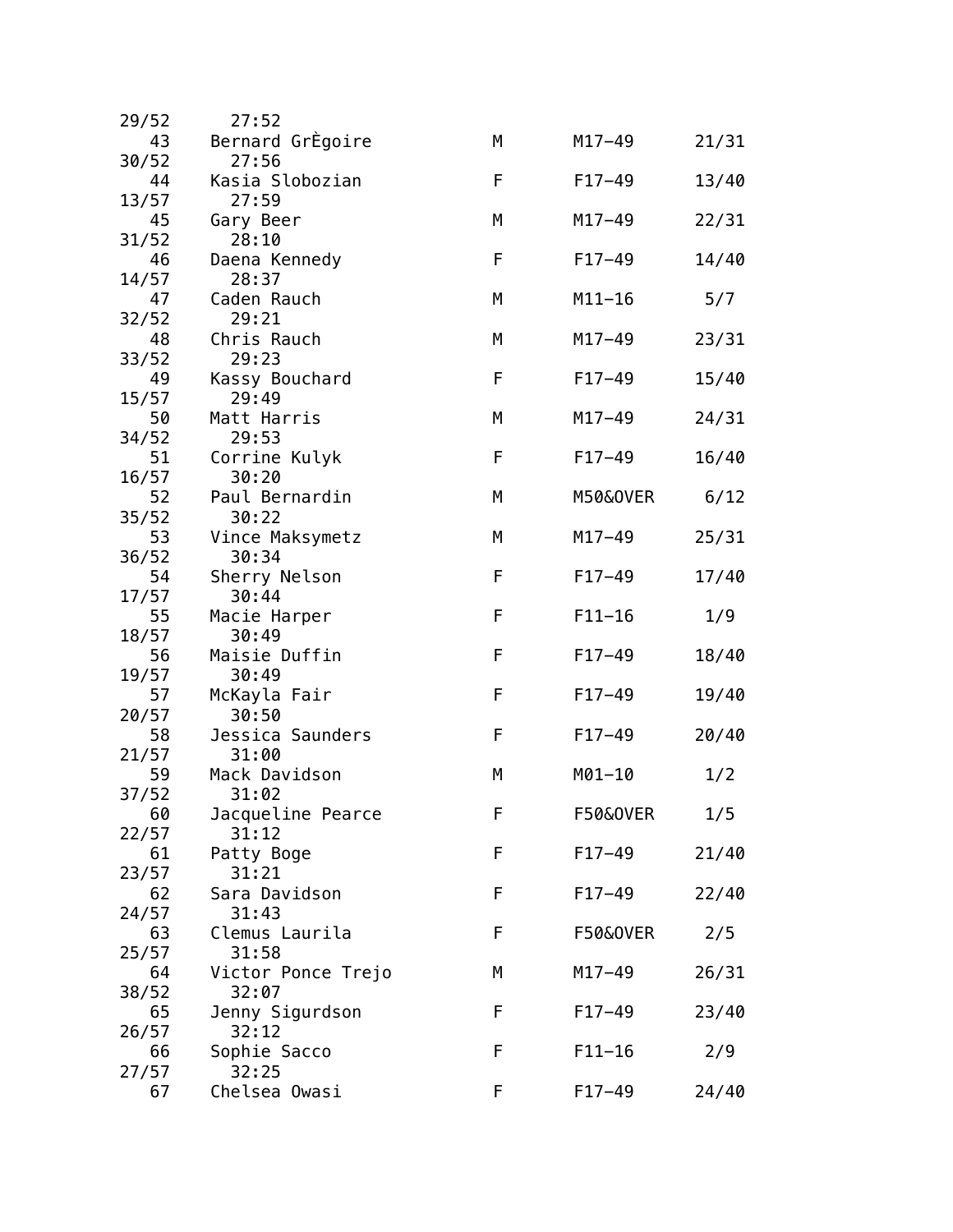| 28/57       | 33:01                       |   |                     |       |
|-------------|-----------------------------|---|---------------------|-------|
| 68          | Dianne Dolyniuk             | F | <b>F50&amp;OVER</b> | 3/5   |
| 29/57       | 33:53                       |   |                     |       |
| 69          | Christian Nawolski          | М | $M11 - 16$          | 6/7   |
| 39/52       | 33:57                       |   |                     |       |
| 70          | Tony Nawolski               | М | $M17 - 49$          | 27/31 |
| 40/52       | 33:58                       |   |                     |       |
| 71          | Bernadette Warwaruk         | F | $F17-49$            | 25/40 |
| 30/57<br>72 | 34:07<br>Murray Alston      | M | M50&0VER            | 7/12  |
| 41/52       | 34:10                       |   |                     |       |
| 73          | Crystal Mosher              | F | $F17-49$            | 26/40 |
| 31/57       | 34:29                       |   |                     |       |
| 74          | Katrine Bryant              | F | $F17-49$            | 27/40 |
| 32/57       | 34:30                       |   |                     |       |
| 75          | Craig Sweet                 | М | M50&0VER            | 8/12  |
| 42/52       | 34:42                       |   |                     |       |
| 76          | Nicole Poirier              | F | <b>F50&amp;OVER</b> | 4/5   |
| 33/57       | 35:11                       |   |                     |       |
| 77          | Marc Poirier                | М | M50&0VER            | 9/12  |
| 43/52       | 35:12                       |   |                     |       |
| 78          | Lalyn Domalaon Wong         | F | $F17-49$            | 28/40 |
| 34/57       | 35:28                       |   |                     |       |
| 79          | Jonathan Telega             | M | $M17 - 49$          | 28/31 |
| 44/52       | 35:29                       |   |                     |       |
| 80          | Maggie Thoroski             | F | $F17-49$            | 29/40 |
| 35/57<br>81 | 35:43<br>Christian Sinclair | М | M50&0VER            | 10/12 |
| 45/52       | 36:15                       |   |                     |       |
| 82          | Christine Becker            | F | $F17-49$            | 30/40 |
| 36/57       | 36:25                       |   |                     |       |
| 83          | Sandra Bains                | F | $F17-49$            | 31/40 |
| 37/57       | 36:26                       |   |                     |       |
| 84          | Natalie Bell                | F | $F17-49$            | 32/40 |
| 38/57       | 36:41                       |   |                     |       |
| 85          | Ava Machnicki               | F | $F11-16$            | 3/9   |
| 39/57       | 38:33                       |   |                     |       |
| 86          | Jeff Machnicki              | М | $M17 - 49$          | 29/31 |
| 46/52       | 38:33                       |   |                     |       |
| 87          | Angela Lamy                 | F | $F17-49$            | 33/40 |
| 40/57       | 39:14                       |   |                     |       |
| 88          | Dax Friesen                 | М | M01-10              | 2/2   |
| 47/52<br>89 | 40:32<br>Dallas Friesen     | M | $M17 - 49$          | 30/31 |
| 48/52       | 40:32                       |   |                     |       |
| 90          | Larissa Wilton              | F | $F17-49$            | 34/40 |
| 41/57       | 40:33                       |   |                     |       |
| 91          | Sadie Wilton                | F | F01-10              | 1/3   |
| 42/57       | 40:33                       |   |                     |       |
| 92          | Alexis Sinclair             | F | $F11 - 16$          | 4/9   |